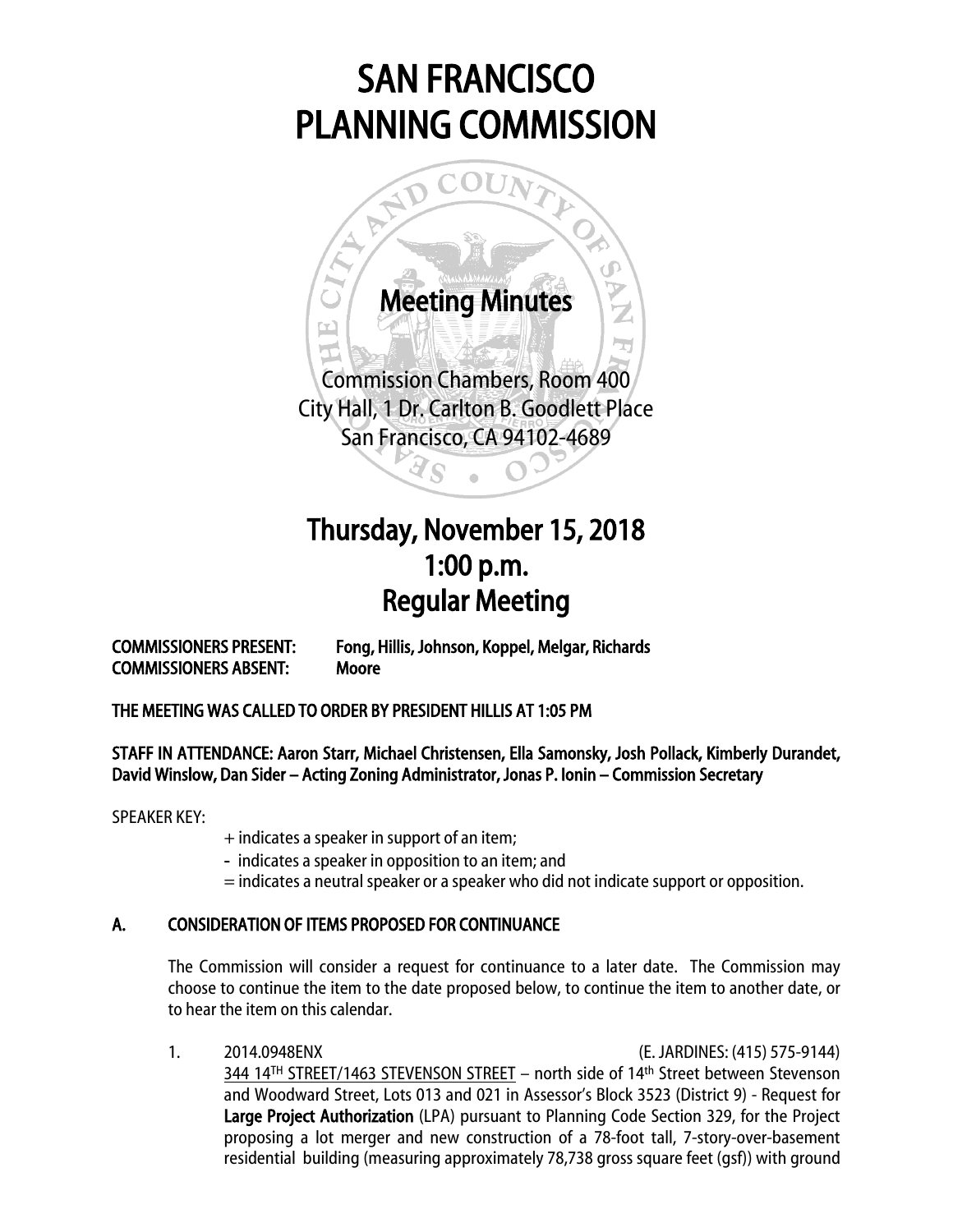floor retail and a 40-foot tall 3-story-over basement SEW and PDR (Production, Distribution and Repair) building (measuring approximately 19,360 gsf). The Project would construct a total of 56 dwelling units, 5,633 square feet of ground floor commercial, and 46 belowgrade off-street parking spaces. The project would construct a 22,996 gsf below-grade garage to serve both buildings. The proposed project would utilize the State Density Bonus Law (California Government Code Sections 65915‐65918) and proposes waivers for: 1) rear yard (PC 134), 2) and height (PC 260). Under the LPA, the Project is seeking an exception for vertical non-habitable architectural elements in the Eastern Neighborhoods Mixed Use Districts (PC 263.21). The project site is located within the UMU (Urban Mixed-Use) and PDR-1-G (Production, Distribution, and Repair-1-General) Zoning Districts, and 40-X and 58-X Height and Bulk Districts. This action constitutes the Approval Action for the project for the purposes of CEQA, pursuant to San Francisco Administrative Code Sectio[n 31.04\(h](http://library.amlegal.com/nxt/gateway.dll/California/administrative/chapter31californiaenvironmentalqualitya?f=templates$fn=default.htm$3.0$vid=amlegal:sanfrancisco_ca$anc=JD_31.04)). (Continued from Regular hearing on October 25, 2018)

*Preliminary Recommendation: Pending*

(Proposed Continuance to November 29, 2018)

| <b>SPEAKERS:</b> | None                                            |
|------------------|-------------------------------------------------|
| <b>ACTION:</b>   | Continued to November 29, 2018                  |
| AYES:            | Fong, Hillis, Johnson, Koppel, Melgar, Richards |
| ABSENT:          | Moore                                           |

#### 2. 2015-018150CUA (C. MAY: (415) 575-9087)

137 CLAYTON STREET – west side of Clayton Street, between Grove and Hayes Streets, Lot 006 in Assessor's Block 1194 (District 5): Request for Conditional Use Authorization pursuant to Planning Code Sections 303 and 317 to demolish an existing two-story, singlefamily dwelling and construct a new four-story, 3-unit residential building within a RH-3 (Residential – House, Three-Family) Zoning District and 40-X Height and Bulk District. This action constitutes the Approval Action for the project for the purposes of CEQA, pursuant to San Francisco Administrative Code Sectio[n 31.04\(](http://library.amlegal.com/nxt/gateway.dll/California/administrative/chapter31californiaenvironmentalqualitya?f=templates$fn=default.htm$3.0$vid=amlegal:sanfrancisco_ca$anc=JD_31.04)h).

*Preliminary Recommendation: Disapprove*

(Continued from Regular hearing on September 13, 2018)

(Proposed Continuance to December 6, 2018)

Note: On September 13, 2018, after hearing and closing public comment, continued to November 15, 2018 with direction from the CPC by a vote of  $+7$  -0.

| SPEAKERS: | None                                            |
|-----------|-------------------------------------------------|
| ACTION:   | Continued to December 6, 2018                   |
| AYES:     | Fong, Hillis, Johnson, Koppel, Melgar, Richards |
| ABSENT:   | Moore                                           |

#### 3. 2017-012929DRP (D. WINSLOW: (415) 575-9159)

830 OLMSTEAD STREET – north side between Colby and Dartmouth Streets; Lot 019 in Assessor's Block 6130 (District 9) - Request for Discretionary Review of Building Permit Application Nos. 2017.0914.8178 for construction of; 1) a 10' front addition at the bottom floor of the dwelling; 2) a 19'-6" front addition at the first floor; 3) an 11' rear and 4' side addition to the existing detached garage; 4) an 8' wide passage way that connects both structures at the first floor; 5) a new second floor 32' deep above the dwelling; and 6) a new second floor 29'-6" deep above the garage within a RH-2 (Residential, House, Two-Family) Zoning District and 40-X Height and Bulk District. This action constitutes the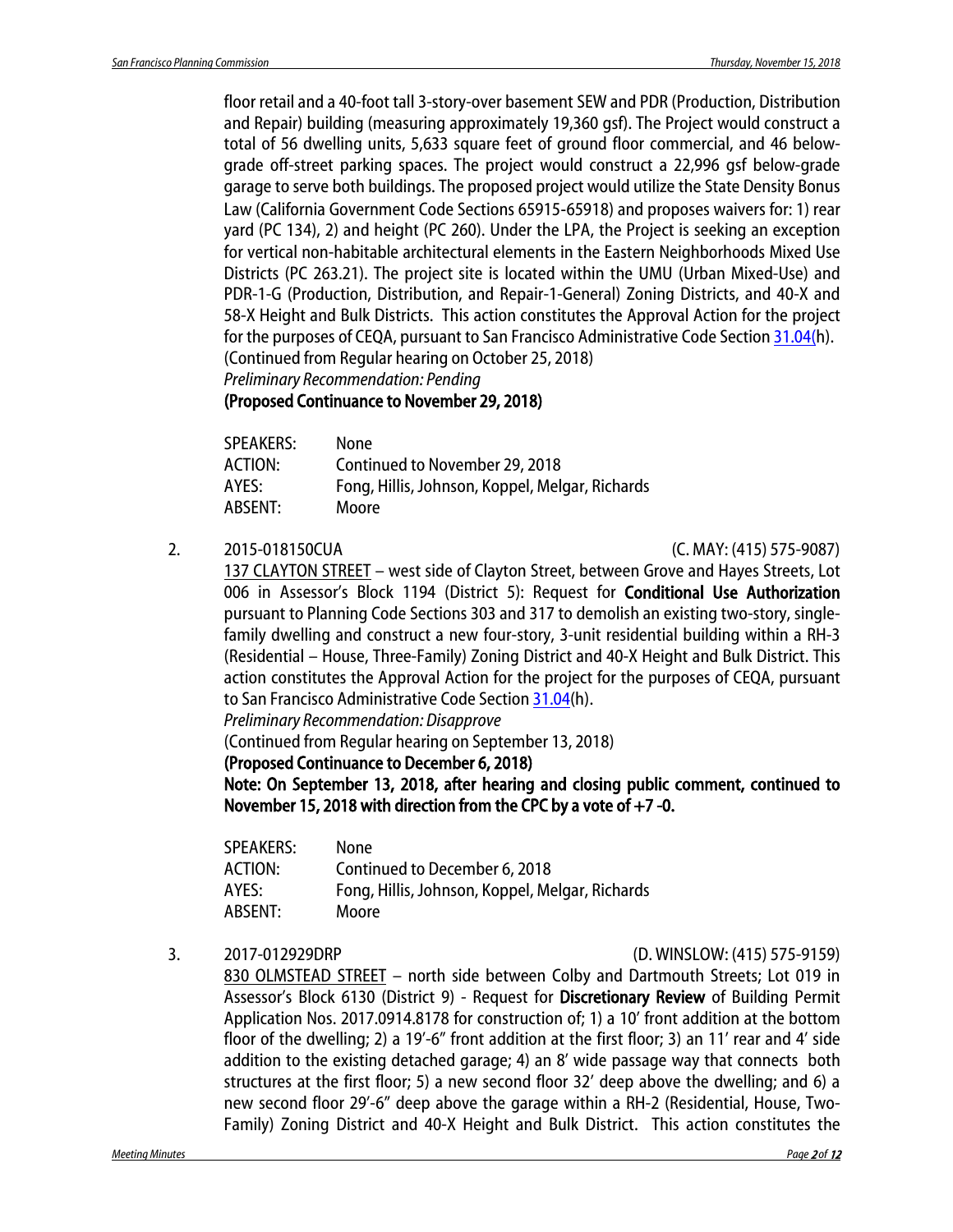Approval Action for the project for the purposes of CEQA, pursuant to San Francisco Administrative Code Section [31.04\(](http://library.amlegal.com/nxt/gateway.dll/California/administrative/chapter31californiaenvironmentalqualitya?f=templates$fn=default.htm$3.0$vid=amlegal:sanfrancisco_ca$anc=JD_31.04)h).

*Preliminary Recommendation: Do Not Take Discretionary Review and Approve* (Proposed Continuance to January 10, 2019)

| <b>SPEAKERS:</b> | None                                            |
|------------------|-------------------------------------------------|
| <b>ACTION:</b>   | Continued to January 10, 2019                   |
| AYES:            | Fong, Hillis, Johnson, Koppel, Melgar, Richards |
| ABSENT:          | Moore                                           |

#### 14a. [2017-001270CUA](http://commissions.sfplanning.org/cpcpackets/2017-001270CUAVARc1.pdf) (D. VU: (415) 575-9120)

3140-3150 16TH STREET – north side between Albion and Valencia Streets – Lot 018 in Assessor's Block 3555 (District 8) – Request for Conditional Use Authorization, pursuant to Planning Code Section 303 for the establishment of an Eating and Drinking Use, for a Non-Residential Use equal to or greater than 3,000 sq. ft. (Planning Code Sections 121.2 and 762), the conversion of existing ground floor Retail Use to Restaurant Use and the establishment of a Nighttime Entertainment Use (Planning Code Section 762), establishment of an Outdoor Activity Area (Planning Code Section 145.2), for upper-story uses of pre-existing structures in Neighborhood Commercial Districts (Planning Code Section 186.2), for the project involving the rehabilitation and adaptive re-use of a former 20,400 sq. ft. two-story Automotive Repair Use to a new Restaurant Use including interior renovations, exterior façade repairs, installation of new storefront systems, and the construction of a 3,735 sq. ft. outdoor rooftop deck, exit stairs, two restrooms, storage room, and two elevator penthouses. The Project site is located within a Valencia Street NCT (Neighborhood Commercial – Transit) Zoning District and 55-X Height and Bulk District. This action constitutes the Approval Action for the project for the purposes of CEQA, pursuant to San Francisco Administrative Code Section [31.04\(](http://library.amlegal.com/nxt/gateway.dll/California/administrative/chapter31californiaenvironmentalqualitya?f=templates$fn=default.htm$3.0$vid=amlegal:sanfrancisco_ca$anc=JD_31.04)h). *Preliminary Recommendation: Approve with Conditions*

(Continued from Regular hearing on October 4, 2018)

| <b>SPEAKERS:</b> | None                                            |
|------------------|-------------------------------------------------|
| ACTION:          | Continued to November 29, 2018                  |
| AYES:            | Fong, Hillis, Johnson, Koppel, Melgar, Richards |
| ABSENT:          | Moore                                           |

#### 14b. [2017-001270VAR](http://commissions.sfplanning.org/cpcpackets/2017-001270CUAVARc1.pdf) (D. VU: (415) 575-9120)

3140-3150 16TH STREET – north side between Albion and Valencia Streets – Lot 018 in Assessor's Block 3555 (District 8) – Request for a **Variance** to the rear yard requirement pursuant to Planning Code Section 134, and Off-Street Loading under Planning Code Section 152, , for the project involving the rehabilitation and adaptive re-use of a former 20,400 sq. ft. two-story Automotive Repair Use to a new Restaurant Use including interior renovations, exterior façade repairs, installation of new storefront systems, and the construction of a 3,735 sq. ft. outdoor rooftop deck, exit stairs, two restrooms, storage room, and two elevator penthouses. The Project site is located within a Valencia Street NCT (Neighborhood Commercial – Transit) Zoning District and 55-X Height and Bulk District. (Continued from Regular hearing on October 4, 2018)

SPEAKERS: None ACTION: Acting ZA Continued to November 29, 2018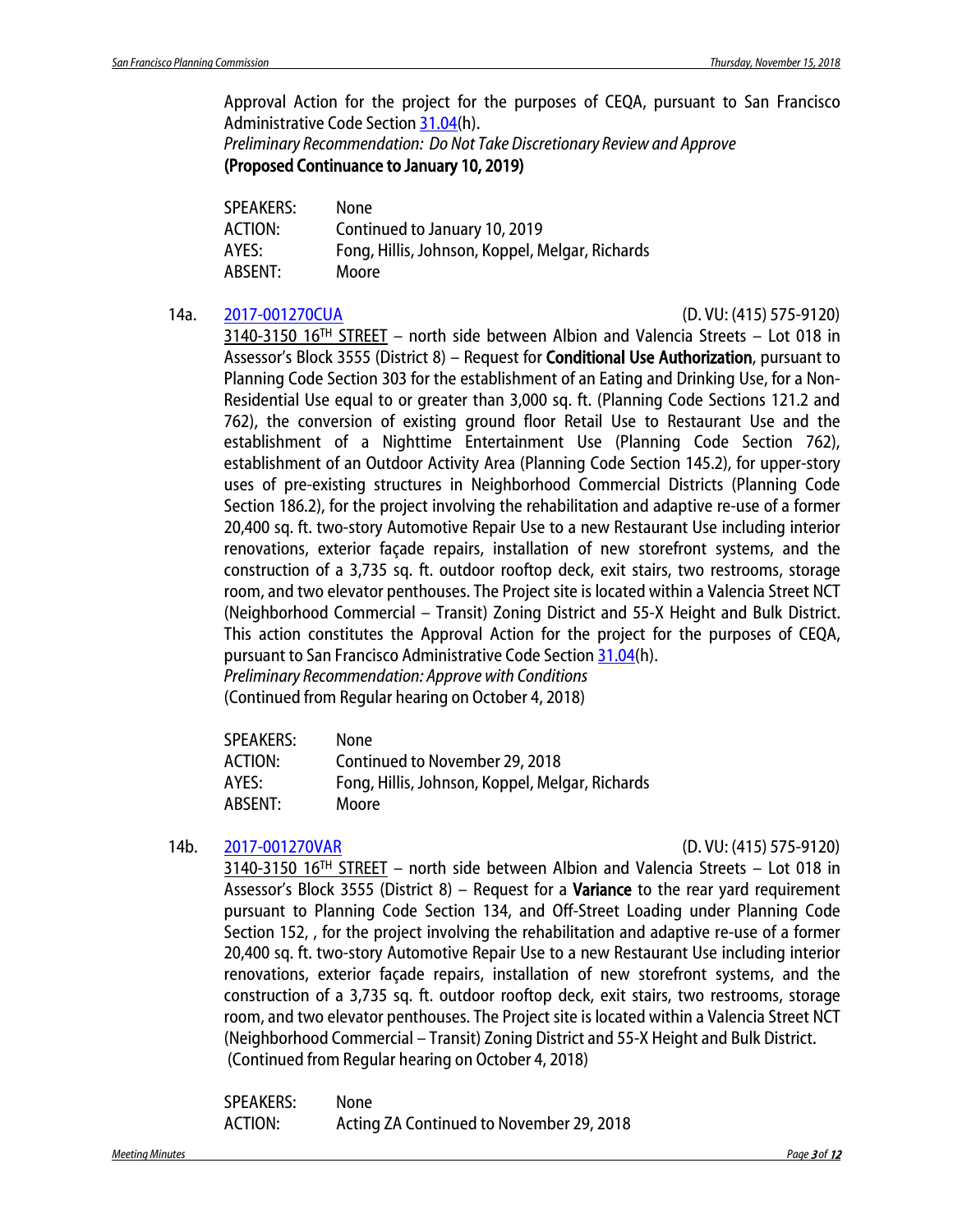### B. CONSENT CALENDAR

All matters listed hereunder constitute a Consent Calendar, are considered to be routine by the Planning Commission, and may be acted upon by a single roll call vote of the Commission. There will be no separate discussion of these items unless a member of the Commission, the public, or staff so requests, in which event the matter shall be removed from the Consent Calendar and considered as a separate item at this or a future hearing

4. [2018-011926CUA](http://commissions.sfplanning.org/cpcpackets/2018-011926CUA.pdf) (B. HICKS: (415) 575-9054)

162 WEST PORTAL AVENUE – north side between 14th Avenue and Vicente Street; Lot 006 in Assessor's Block 2988A (District 7) - Request for **Conditional Use Authorization**, pursuant to Planning Code Sections 303 and 729 for a change of use from a vacant general retail sales and service use (dba West Portal Quick Clean) to a limited restaurant (dba Juuce). The subject property is located within the West Portal Avenue NCD (Neighborhood Commercial) Zoning District and 26-X Height and Bulk District. This action constitutes the Approval Action for the project for the purposes of CEQA, pursuant to San Francisco Administrative Code Section [31.04\(](http://library.amlegal.com/nxt/gateway.dll/California/administrative/chapter31californiaenvironmentalqualitya?f=templates$fn=default.htm$3.0$vid=amlegal:sanfrancisco_ca$anc=JD_31.04)h).

*Preliminary Recommendation: Approve with Conditions*

| <b>SPEAKERS:</b> | <b>None</b>                                     |
|------------------|-------------------------------------------------|
| ACTION:          | <b>Approved with Conditions</b>                 |
| AYES:            | Fong, Hillis, Johnson, Koppel, Melgar, Richards |
| ABSENT:          | Moore                                           |
| MOTION:          | 20296                                           |
|                  |                                                 |

#### 5. [2017-016089CUA](http://commissions.sfplanning.org/cpcpackets/2017-016089CUA.pdf) (D. WEISSGLASS: (415) 575-9177)

1200 IRVING STREET – north side of Irving Street between Funston and 14th Avenues; Lot 005 of Assessor's Block 1737 (District 5) – Request for a Conditional Use Authorization, pursuant to Planning Code Sections 303, 303.1, 703.4, and 730 to legalize a Formula Retail Grocery Store (d.b.a. "Andronico's Community Market") that has been purchased and operated by Safeway Inc. within the Inner Sunset NCD (Neighborhood Commercial District) and 40-X Height and Bulk District. No interior or exterior alterations and no signage alterations are proposed as a part of this project. The project is not defined as a project under CEQA Guidelines Sections 15060(c)(2) and 15378 because it does not result in a physical change in the environment.

*Preliminary Recommendation: Approve with Conditions*

| SPEAKERS: | None                                            |
|-----------|-------------------------------------------------|
| ACTION:   | <b>Approved with Conditions</b>                 |
| AYFS:     | Fong, Hillis, Johnson, Koppel, Melgar, Richards |
| ABSENT:   | Moore                                           |
| MOTION:   | 20338                                           |

#### 6. [2018-012623CUA](http://commissions.sfplanning.org/cpcpackets/2018-012623CUA.pdf) (S. ADINA: (415) 575-8722)

1 JONES STREET – northwest corner of Jones Street and McAllister Street; lot 003 of Assessor's Block 0349 (District 6) – Request for a Conditional Use Authorization, pursuant to Planning Code Section 210.2 and 303 to establish Office use on the basement and first floor of the subject property within a C-3-G (Downtown-General) Zoning District and 80-T-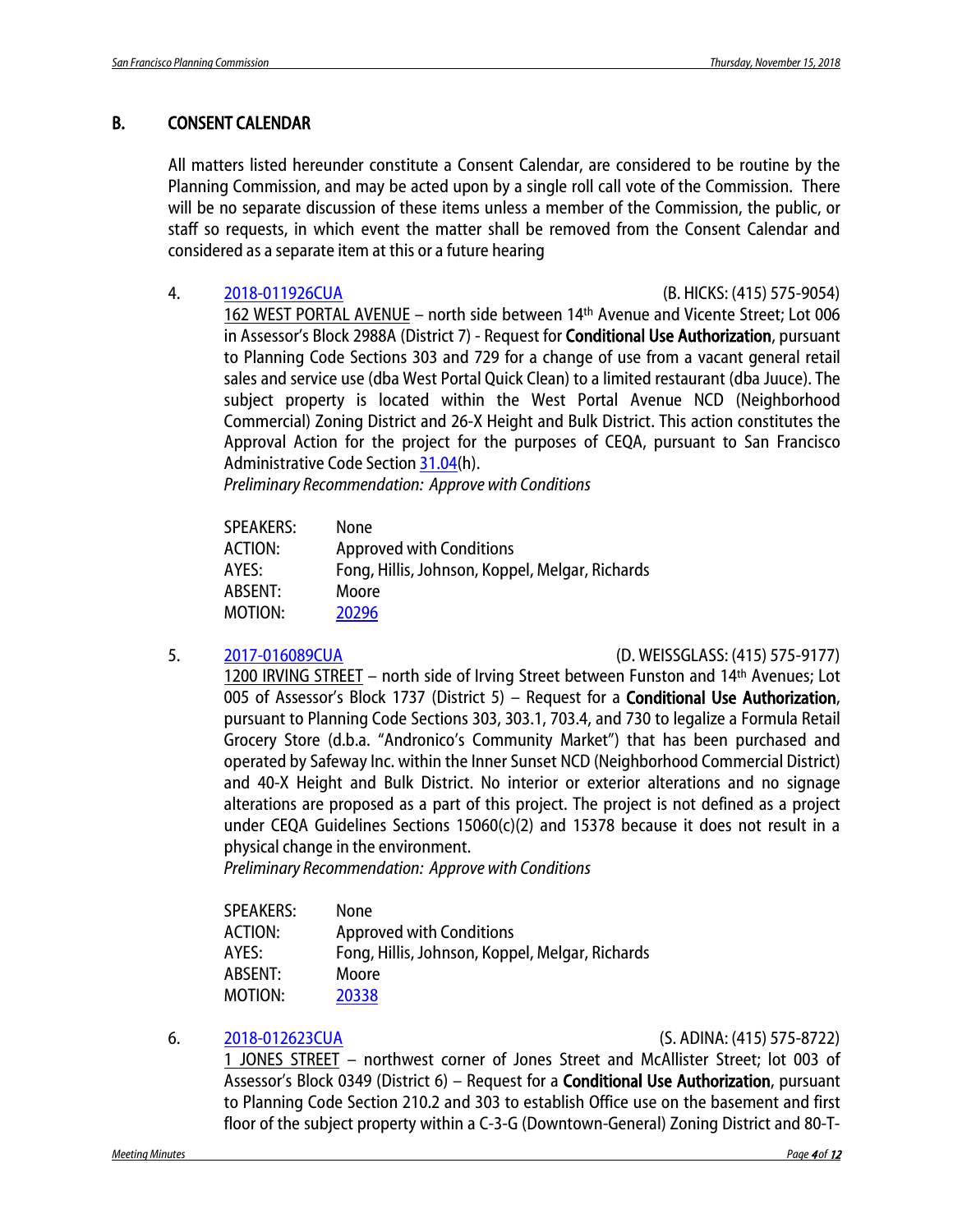120-T Height and Bulk District. This action constitutes the Approval Action for the project for the purposes of CEQA, pursuant to San Francisco Administrative Code Sectio[n 31.04\(](http://library.amlegal.com/nxt/gateway.dll/California/administrative/chapter31californiaenvironmentalqualitya?f=templates$fn=default.htm$3.0$vid=amlegal:sanfrancisco_ca$anc=JD_31.04)h). *Preliminary Recommendation: Approve with Conditions*

| SPEAKERS: | <b>None</b>                                     |
|-----------|-------------------------------------------------|
| ACTION:   | <b>Approved with Conditions</b>                 |
| AYES:     | Fong, Hillis, Johnson, Koppel, Melgar, Richards |
| ABSENT:   | Moore                                           |
| MOTION:   | 20339                                           |
|           |                                                 |

### C. COMMISSION MATTERS

7. [2019 Hearing Schedule](http://commissions.sfplanning.org/cpcpackets/2019%20-%20Draft%20CPC%20Hearing%20Schedule.pdf)

| SPEAKERS: | None                                            |
|-----------|-------------------------------------------------|
| ACTION:   | Adopted as Amended                              |
| AYES:     | Fong, Hillis, Johnson, Koppel, Melgar, Richards |
| ABSENT:   | Moore                                           |
|           |                                                 |

8. Commission Comments/Questions

#### Commissioner Richards:

I have one kind of a lighthearted thing today and I will try to be brief. In the NY Times on a Sunday a few weeks ago when I was off recuperating, I came across this article called "What are they building over there?" and it actually kind of translates into our DR process here. And I think some of the frustrations and the things that we cannot understand, why people get so upset over what seem to be little things. But uh, just a paragraph or two if I can read it, the article is really good. It talked about how people psychologically react to change around them. It says, "When people move into a house or an apartment, and the space around it feels like part of your purchase. The identity of your home is invariably intertwined with characteristics that extend beyond your front door. We often choose where we live not just for the home, but for the look and feel of the block, the neighborhood and the view from the bedroom windows. But the environment around us is not static. Instead, it is subject to the whims of developers, other residents and the city. Each time something changes, it reminds us just how little control we have over the space beyond our lot line." Last paragraph, "Our homes very much reflect our sense of ourselves and our identity," says Susan Clayton. She's the chairwoman of the psychology department at the College of Wooster, whose research focuses on how people think about changes in the environment. "The physical changes that take place surrounding our home, they're almost signaling a lack of respect for our identity." So, that kind of summed up. Sometimes when we see the emotion around what seemed to be little changes, when we have discretionary review cases come before us. So there is a psychological kind of aspect to it.

#### D. DEPARTMENT MATTERS

9. Director's Announcements

None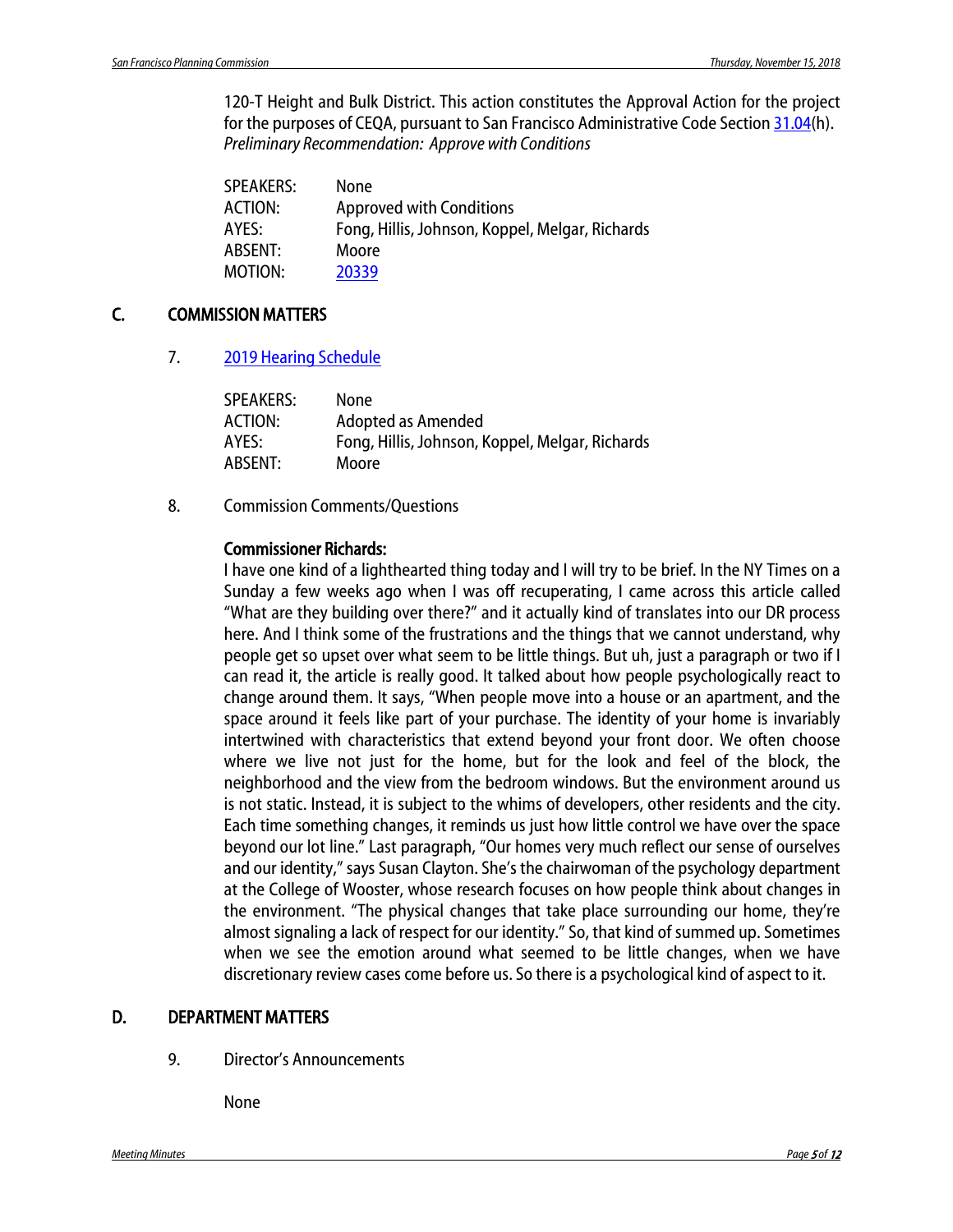10. Review of Past Events at the Board of Supervisors, Board of Appeals and Historic Preservation Commission

### Aaron Starr: Land Use Committee

• Canceled for Veteran's Day

#### Full Board

• 180849 General Plan Amendment - Central Waterfront - Dogpatch Public Realm Plan. Sponsor: Cohen. Staff: Abad/Hrushowy. PASSED Second Read

• 180914 Planning Code - Modifying Better Streets Plan Requirements and Curb Cut Restrictions. Sponsor: Kim. Staff: Chasan. PASSED Second Read

• 180803 Planning Code - Mission Alcoholic Beverage Special Use District and Mission Street Neighborhood Commercial Transit District. Sponsor: Ronen. Staff: D. Sanchez. PASSED Second Read

• 180910 Planning Code - Affordable Housing Projects on Undeveloped Lots in Service/Arts/Light Industrial Districts. Sponsor: Kim. Staff: Butkus. PASSED Second Read

• 151258 Planning Code - Affordable Housing Requirement and Fee in Divisadero Neighborhood Commercial Transit District. Sponsor: Brown. Staff: Bintliff. PASSED First Read

Next, the Board unanimously passed on first read an ordinance introduced by Supervisor Brown that would establish specific inclusionary housing requirements in the Divisadero Street NCT district. For current pipeline projects – including 650 Divisadero which was approved by the Commission last week – the on-site requirement would be 20% for rental projects or 23% for ownership projects, and the affordability levels would be consistent with the citywide inclusionary program. Future projects in the district would be subject to the on-site requirement for HOME-SF Tier One projects, which is currently 23% for projects that have received no increase in height. The fee and off-site requirement for all projects in the district would be the same as the citywide inclusionary program. Under the Ordinance, the Fillmore NCT district would remain subject to the citywide inclusionary housing requirements.

• 180776 Planning Code, Zoning Map - 430-29th Avenue Special Use District. Sponsor: Fewer. Staff: Butkus. Passed First Read

• 180806 Planning Code - Temporary Pop-Up Retail, Flexible Retail, and Arts Activities Uses. Sponsors: Tang; Safai, Fewer, Brown and Cohen. Staff: Butkus. Passed First Read

• 180892 Planning Code - 1629 Market Street Special Use District. Sponsor: Kim. Staff: Sure. Passed First Read

• 180891 Development Agreement Amendment - Strada Brady, LLC - Market and Colton Streets. Sponsor: Kim. Staff: Sucre. PASSED First Read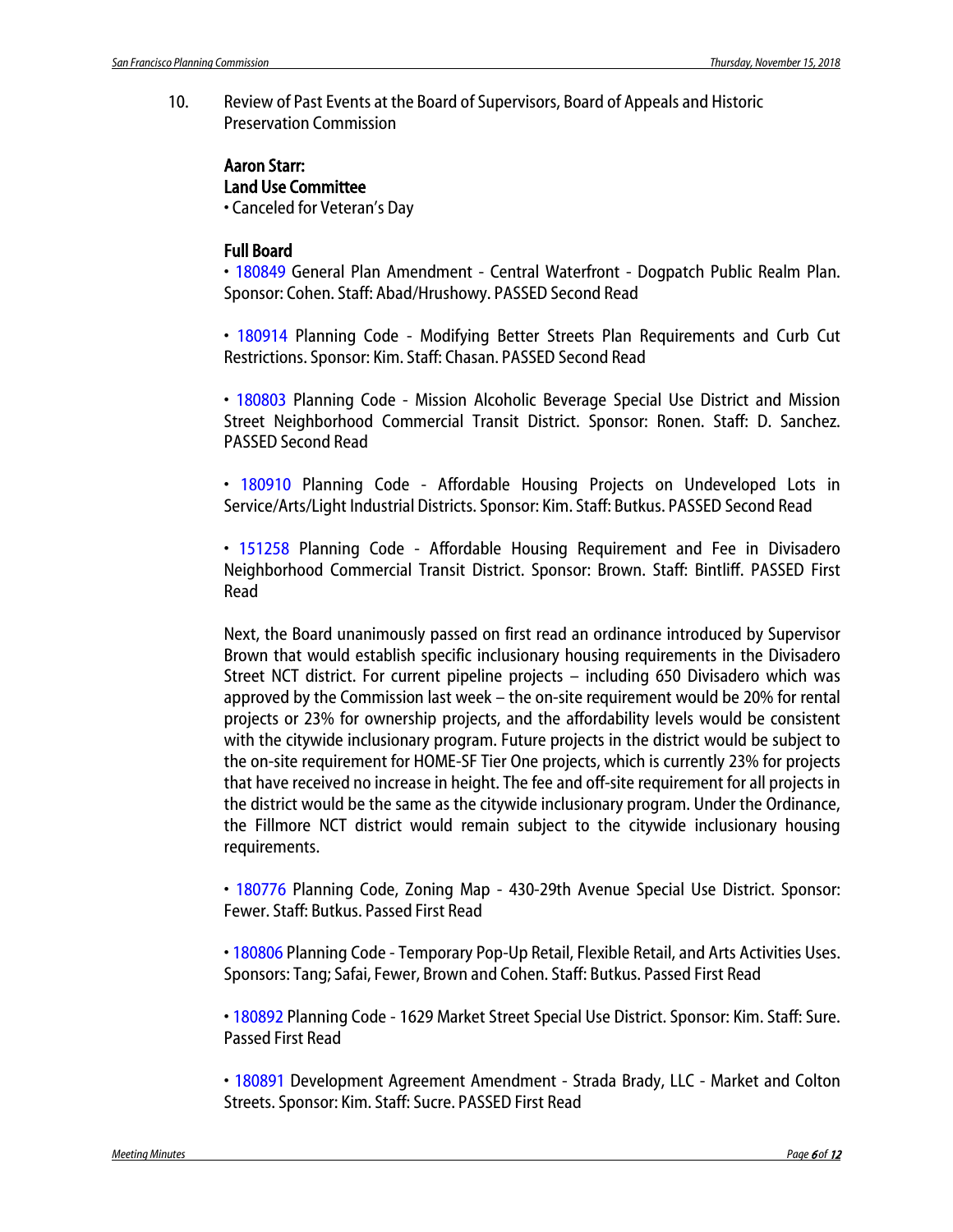• 180911 Planning Code - Inclusionary Housing Ordinance. Sponsor: Mayor. Staff: Grob. First Read, Item 49

The Board then unanimously approved the Mayor's legislation that would extend the time for grandfathered projects to keep their existing inclusionary requirements. However, before the vote, Supervisor Peskin stated that he had an amendment that he would be introducing at the Second read on November 27. This amendment would apply the fee on State Density Bonus projects to the grandfathered projects. It's not clear if he would be duplicating the file to make the amendment, but this action would require the item to go back to the Planning Commission for your review.

• 180490 General Plan Amendments - Central South of Market Area Plan. Sponsor: Planning Commission. Staff: Chen. Passed First Read

• 180185 Planning Code, Zoning Map - Central South of Market Special Use District. Sponsors: Mayor; Kim. Staff: Chen. Passed First Read

• 180453 Business and Tax Regulations, Planning Codes - Central South of Market Housing Sustainability District. Sponsors: Mayor; Kim. Staff: Chen. Passed First Read

• 180184 Administrative, Planning Codes - Central South of Market Area Plan. Sponsors: Mayor; Kim. Staff: Chen. Passed First Read

• 180612 Administrative Code - San Francisco Special Tax Financing Law - Central SoMa. Sponsors: Mayor; Kim. Staff: Chen. Passed First Read

• 180993 Hearing - Appeal of Final Environmental Impact Report Certification - Proposed Project at 450-474 O'Farrell Street and 532 Jones Street. Staff: Fordham, Zushi. Withdrawn

• 180997 Hearing - Appeal of Conditional Use Authorization - Proposed Project at 450-474 O'Farrell Street and 532 Jones Street. Staff: Boudreaux, Starr. Withdrawn

• 180836 Hearing - Appeal of Determination of Exemption From Environmental Review - Washington Square Water Conservation Project. Staff:

Finally, the Board considered the appeal of the Categorical Exemption for the Washington Square Water Conservation Project. This project includes the installation of a new weather sensing irrigation system, a new sub-drain infrastructure to reduce saturated soil conditions, pathway repaving and ADA improvements, the removal and replacement of 11 trees, and maintenance on existing benches.

The appellant's substantive issues contend the project violated the landmark designation of the park, and construction impacts from park closure, including traffic, parking, air quality, and noise would negatively affect businesses. The appellant's procedural issues relate to whether the department did adequate noticing, correctly determined the timeliness of the appeal, and interference with the appellant's ability to appeal the certificate of appropriateness.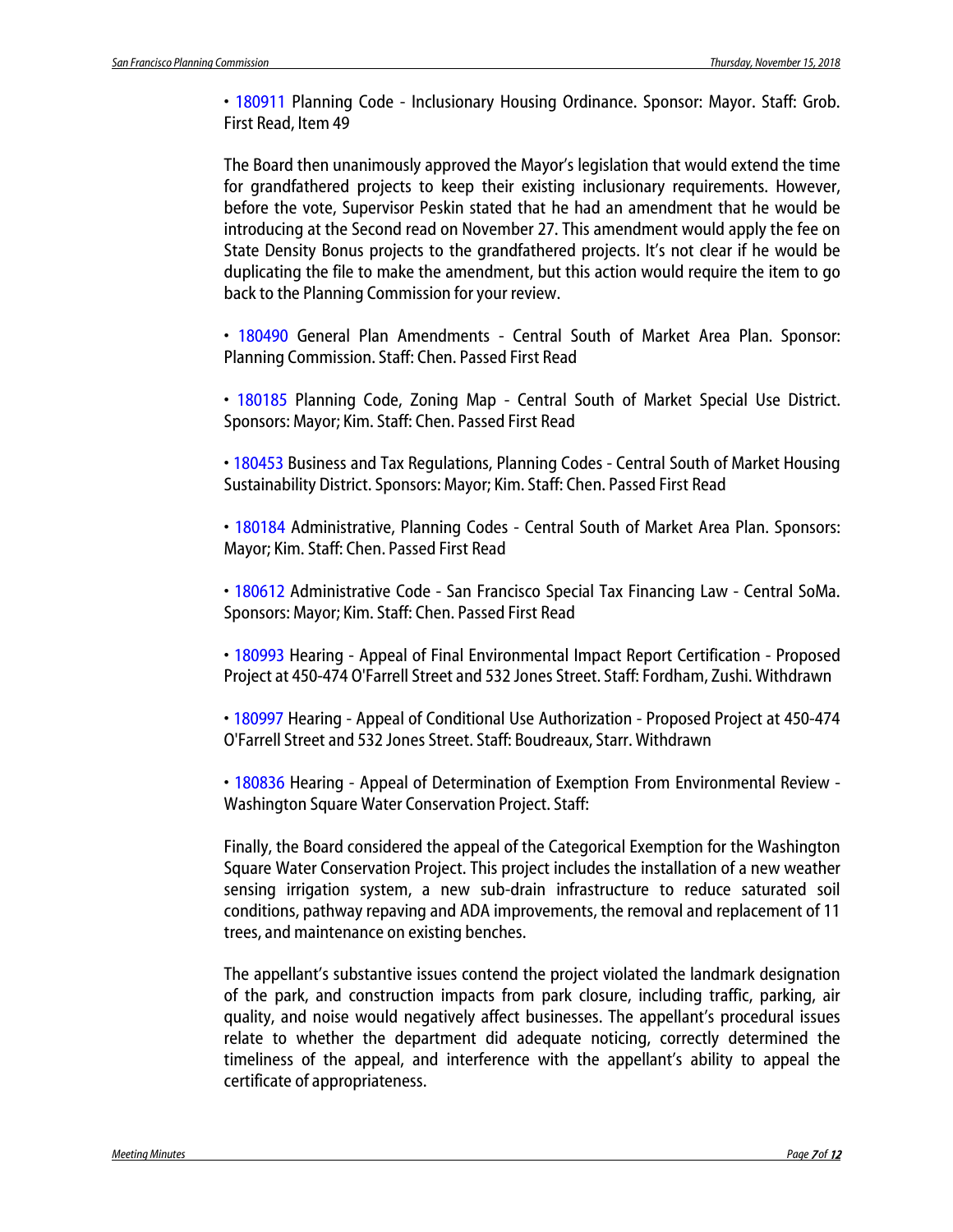The Planning Commission did not hear this project; however, the HPC approved the project's certificate of appropriateness in May 2018.

Members of the public who spoke in favor of upholding the appeal spoke about the project's impact on residents and businesses due to the construction. Commenters also claimed there was no public outreach, that the project was improperly noticed, and advocated for a more moderate approach that would reduce the time the park is closed. Public comment to deny the appeal spoke in support of the project due to the benefit of conserving water and the long-term benefit for businesses and residents by restoring the park. Commenters also said that Rec and Park worked with the community on the project and conducted extensive public outreach.

After public comment, the Supervisors did not ask any questions on the project, and instead affirmed the categorical exemption determination, denying the appeal on a 10-0 vote with Supervisor Peskin excused.

#### Follow-Up

Also last week Commissioner Richards asked for an update on the 901 16th Street appeal. Currently, the city is still waiting to get a date for our oral argument on 901 16th St. It can take years to get an oral argument date, but in this case expedited processing was requested, so we don't anticipate it taking that long. Once we do an oral argument date, we should get an opinion in around 90 days.

### E. GENERAL PUBLIC COMMENT

SPEAKERS: Mark White – Dogpatch, Community Center JR Eppler – Potrero Police station Katherine Doumani – Potrero Community Center Greg – 1979 Mission Steve -1979 Mission

### F. REGULAR CALENDAR

The Commission Hearing Procedures provide for presentations by staff; followed by the project sponsor team; followed by public comment for and against the proposal. Please be advised that the project sponsor team includes: the sponsor(s) or their designee, lawyers, architects, engineers, expediters, and/or other advisors.

11a. (M. CHRISTENSEN: (415) 575-8742)

[ADULT USE CANNABIS IMPLEMENTATION](http://commissions.sfplanning.org/cpcpackets/2018-008367PCA.pdf) – Informational Presentation on the City's implementation of adult-use cannabis including current processing procedures at the Office of Cannabis and the Planning Department for new and existing Medical Cannabis Dispensaries, Cannabis Retail establishments, and non-storefront uses. *Preliminary Recommendation: None – Informational* 

| $=$ Michael Christensen – Staff report              |
|-----------------------------------------------------|
| + Nicole Elliott – Implementation program           |
| - Ben Bleiman – Public nuisances, selection process |
| - Tess Welbourne - Selection process                |
|                                                     |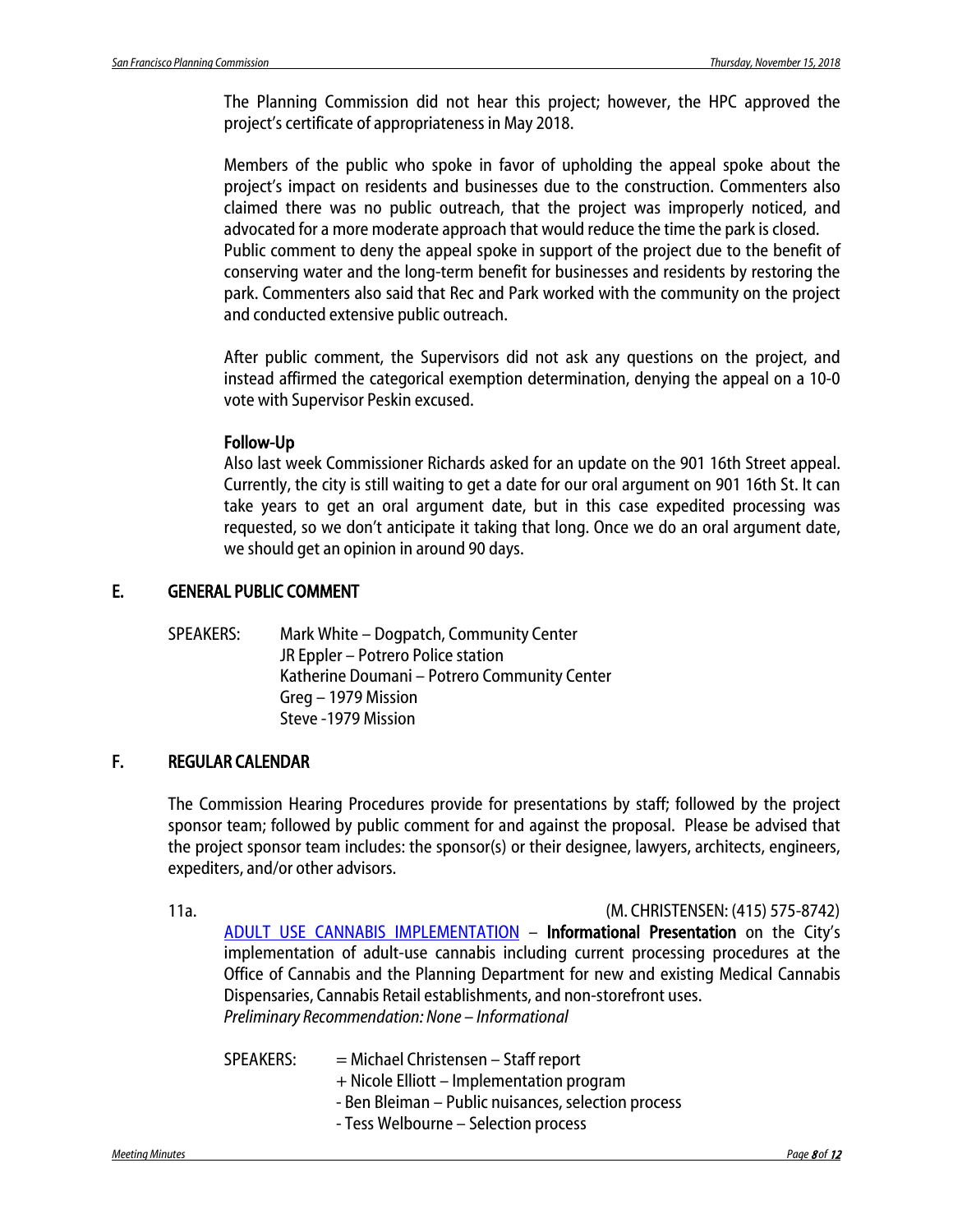- Thomas Fecker 600 foot rule
- Ellen Lee Jau Illegal activity
- Rob Yost 600' buffer rule
- + Speaker Support
- Kristen Evans Selection process
- + Martin Olive Support
- Winnie Fong Children, quality of life
- Susan Camille Propensity of dispensaries
- Speaker Opposition to 600' radius restriction, grandfathering
- Michael Musla Equity vs. timestamp
- David Musla Equity vs. timestamp
- Kevin O'Connor Equity vs. timestamp
- Dominic Equity vs. timestamp
- Roger Gershman Equity vs. timestamp
- Jason Everett Equity vs. timestamp
- Ricarry Donaldson 600' radius, timestamp
- Katrina Consider all application simultaneously
- Alex Kino –
- Speaker No
- Quinton Platt Equity
- + Speaker Support
- Guy Carson Selection process
- Speaker Illegal
- Speaker No
- Speaker No
- Duncan Lai Selection process
- Theresa Ducai Opposition
- Wendy Wong Illegal drugs
- Jeremy Paul Simultaneous review
- Speaker 600' rule amendment
- ACTION: None Informational
- 

#### 11b. [2018-008367PCA](http://commissions.sfplanning.org/cpcpackets/2018-008367PCA.pdf) (M. CHRISTENSEN: (415) 575-8742)

CANNABIS GRANDFATHERING UPDATE – Planning Code Amendment to allow Medical Cannabis Dispensaries (MCDs) with approvals from the Planning Department for a Medical Cannabis Dispensary Use as of January 5, 2018 to apply to convert to Cannabis Retail Uses under the same conditions as MCDs that held valid final permits from DPH as of January 5, 2018; exempting all such converted Cannabis Retail Uses from otherwise applicable Conditional Use Authorization requirements; clarifying that such Cannabis Retail Uses are not exempted from any minimum radius that is required by a State licensing authority for distance between a Cannabis Retailer and an existing School, day care center or youth center; allowing Equity Program or Equity Incubator Applicants who have MCD applications pending at the Planning Department to apply to convert to Cannabis Retail Uses; exempting such Cannabis Retail Uses from the minimum radius requirements between those establishments and existing Cannabis Retailers and Medical Cannabis Retailers; affirming the Planning Department's determination under the California Environmental Quality Act; making findings of consistency with the General Plan and the eight priority policies of Planning Code, Section 101.1; and making public necessity, convenience, and welfare findings under Planning Code, Section 302.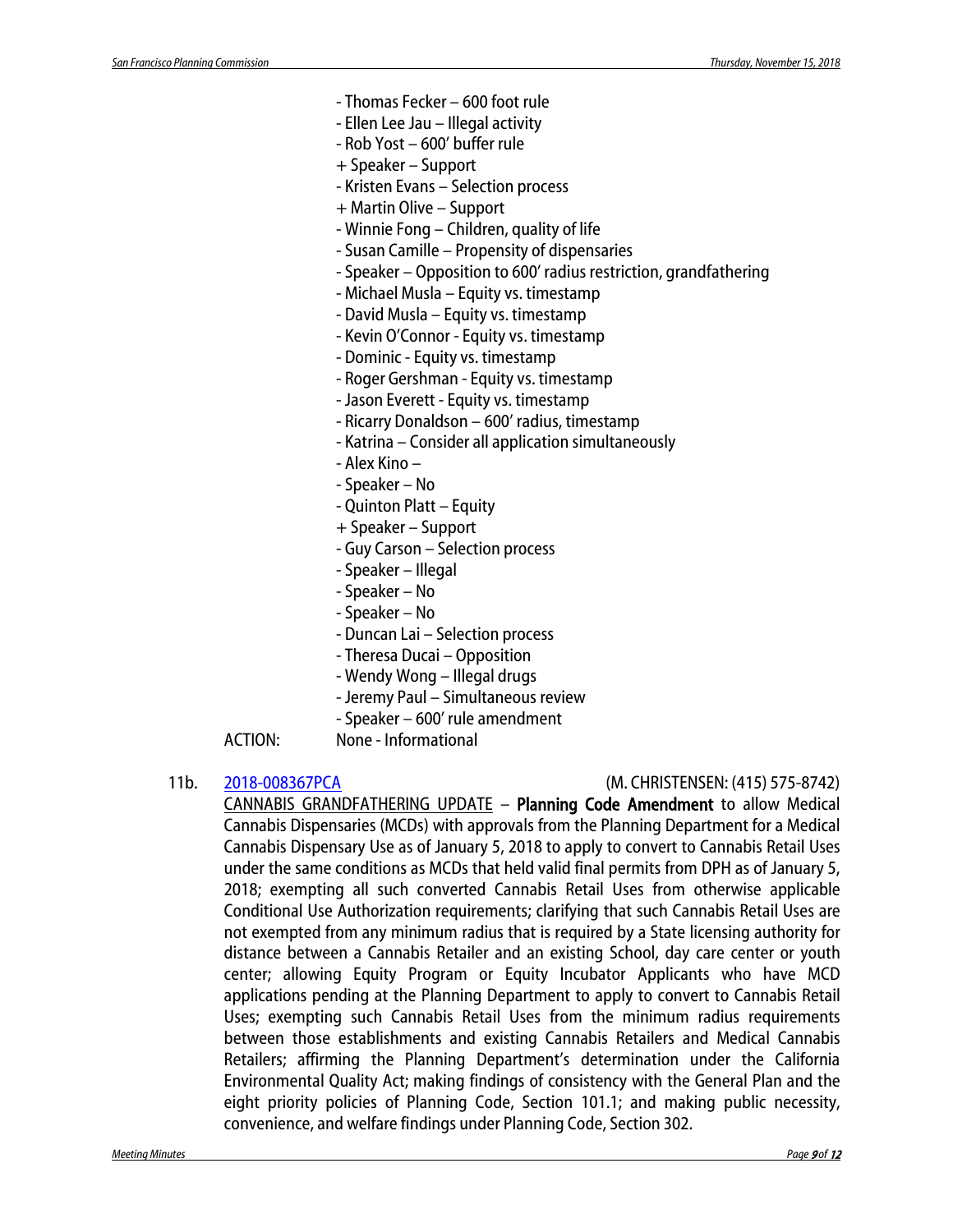*Preliminary Recommendation: Approve with Modifications*

| <b>SPEAKERS:</b>   | Same as 11a.                          |
|--------------------|---------------------------------------|
| <b>ACTION:</b>     | <b>Approved with Modifications</b>    |
| AYES:              | Fong, Hillis, Johnson, Koppel, Melgar |
| NAYS:              | <b>Richards</b>                       |
| ABSENT:            | Moore                                 |
| <b>RESOLUTION:</b> | 20340                                 |

#### 12. [2004.1031CRV](http://commissions.sfplanning.org/cpcpackets/2004.1031CRV.pdf) (E. SAMONSKY: (415) 575-9112)

601 CRESCENT WAY – northeast corner of Executive Park Blvd. and Crescent Way; Lot 240 of Assessor's Block 4991 (District 10) – Informational Presentation on architectural revisions to the Building Permit Application (BPA) No. 2004.0114.4041 to construct two residential buildings: a 16-story, 160-foot tall building and an 8-story, 80-foot tall building (collectively measuring approximately 833,526 gross square feet) on a vacant lot. The buildings would contain a total of 465 dwelling units, a 2,175-square -foot community meeting facility, approximately 52,000 square feet of common open space and 24,000 square feet of private open space, 582 on-site vehicle parking spaces and 288 bicycle parking spaces. The Building Permit Application implements the St. Francis Bay III Planned Unit Development, which was approved by the Planning Commission on March 1, 2007 (Motion No. 17386). The project site is located in a C-2 (Community- Business) Use District and 60-X, 80-X, and 165-I Height and Bulk Districts. *Preliminary Recommendation: None – Informational* 

 $SPEAKERS: =$  Ella Samonsky – Staff presentation

- + Speaker Sponsor presentation
	- = Speaker Safety, security
	- = Woodrey Wadra Seismic safety
	- = Corey Smith More housing
- = Trevor Clark Security

### ACTION: None - Informational

#### 13. [2016-007303ENV](http://commissions.sfplanning.org/cpcpackets/2016-007303ENV.pdf) (J. POLLAK: (415) 575-8766)

5 THIRD STREET (HEARST BUILDING) – southeast corner of Market and Third streets at the Hearst Building; Lot 057 of Assessor's Block 3707 (District 4) – **Appeal of Preliminary** Mitigated Negative Declaration for conversion of the existing 131,650-gross-square-foot, 13-story, 187-foot-tall Hearst Building from office use to a mixed-use hotel with groundlevel retail, new event space and rooftop bar and patio. The new mixed-use building would result in an approximately 131,500 gross square foot building with up to 170 hotel rooms, 5,920 square feet of office space, and 11,393 square feet of retail space, including 422 square feet of general retail and 4,005 square feet of restaurant/bar uses. No off-street parking would be provided. The project proposes to reconfigure the curb on Stevenson Street to provide a 60-foot-long passenger loading zone. The project site is located in a C-3-O (Downtown Office) Use District and 120-X Height and Bulk District.

*Preliminary Recommendation: Adopt Findings*

(Continued from Regular hearing on October 11, 2018)

SPEAKERS: = Josh Pollack – Staff report + Susan Brandt-Hawley – Support of continuance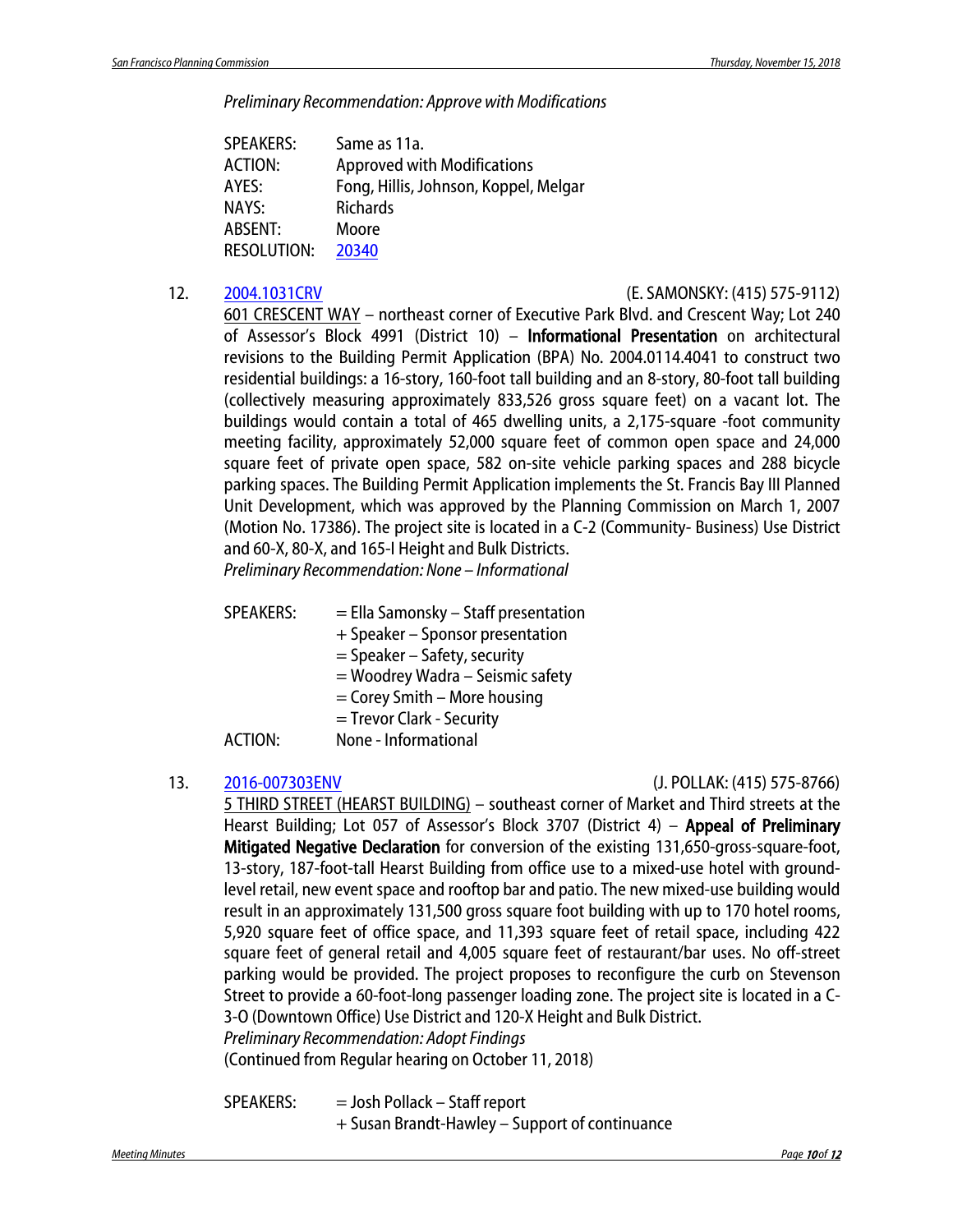|                | $=$ Speaker – Request for presentation of 2 <sup>nd</sup> appeal |
|----------------|------------------------------------------------------------------|
| <b>ACTION:</b> | Without hearing; Continued to December 13, 2018                  |
| AYES:          | Fong, Hillis, Johnson, Koppel, Melgar, Richards                  |
| ABSENT:        | Moore                                                            |

15. [2017-015110CUA](http://commissions.sfplanning.org/cpcpackets/2017-015110CUA.pdf) (K. DURANDET: (415) 575-6816)

1043 ALABAMA STREET – east side between 22nd and 23rd Streets; Lot 027 in Assessor's Block 4149 (District 8). – Request for Conditional Use Authorization to remove an unauthorized dwelling unit from the ground floor basement/garage level of an existing two-family, three-story residential building. No exterior alterations are proposed. The building would retain the two existing legal dwelling units. The property is located in a RH-2 Zoning and 40-X Height and Bulk Districts and the limited scope of work proposed is not a project for the purposes of CEQA, pursuant to Section 31.04(h) of the San Francisco Administrative Code.

*Preliminary Recommendation: Approve with Conditions*

| $=$ Kimberly Durandet – Staff report            |
|-------------------------------------------------|
| + Gloria Lopez – Project presentation           |
| <b>Approved with Conditions</b>                 |
| Fong, Hillis, Johnson, Koppel, Melgar, Richards |
| Moore                                           |
| 20341                                           |
|                                                 |

#### G. DISCRETIONARY REVIEW CALENDAR

The Commission Discretionary Review Hearing Procedures provide for presentations by staff; followed by the DR requestor team; followed by public comment opposed to the project; followed by the project sponsor team; followed by public comment in support of the project. Please be advised that the DR requestor and project sponsor teams include: the DR requestor and sponsor or their designee, lawyers, architects, engineers, expediters, and/or other advisors.

16. [2015-009733DRP](http://commissions.sfplanning.org/cpcpackets/2015-009733DRP.pdf) (D. WINSLOW: (415) 575-9159)

1026 CLAYTON STREET – east side between Ashbury Street and Parnassus Avenue; Lot 043 in Assessor's Block 1269 (District 5) - Request for Discretionary Review of Building Permit Application Nos. 2015.0716.1729 for documentation of existing conditions of permitted work done in 2007 for access stairs to a roof deck on top of a 1-story garage within the required rear yard within a RH-2 (Residential, House, Two-Family) Zoning District and 40-X Height and Bulk District. This action constitutes the Approval Action for the project for the purposes of CEQA, pursuant to San Francisco Administrative Code Section [31.04\(](http://library.amlegal.com/nxt/gateway.dll/California/administrative/chapter31californiaenvironmentalqualitya?f=templates$fn=default.htm$3.0$vid=amlegal:sanfrancisco_ca$anc=JD_31.04)h). *Preliminary Recommendation: Do Not Take Discretionary Review and Approve*

| <b>SPEAKERS:</b> | $=$ David Winslow – Staff report                |
|------------------|-------------------------------------------------|
|                  | - Mark Chernev - DR requestor presentation      |
|                  | + Speaker – Project presentation                |
| <b>ACTION:</b>   | No DR, Approved as Proposed                     |
| AYES:            | Fong, Hillis, Johnson, Koppel, Melgar, Richards |
| ABSENT:          | Moore                                           |
| DRA:             | 0627                                            |